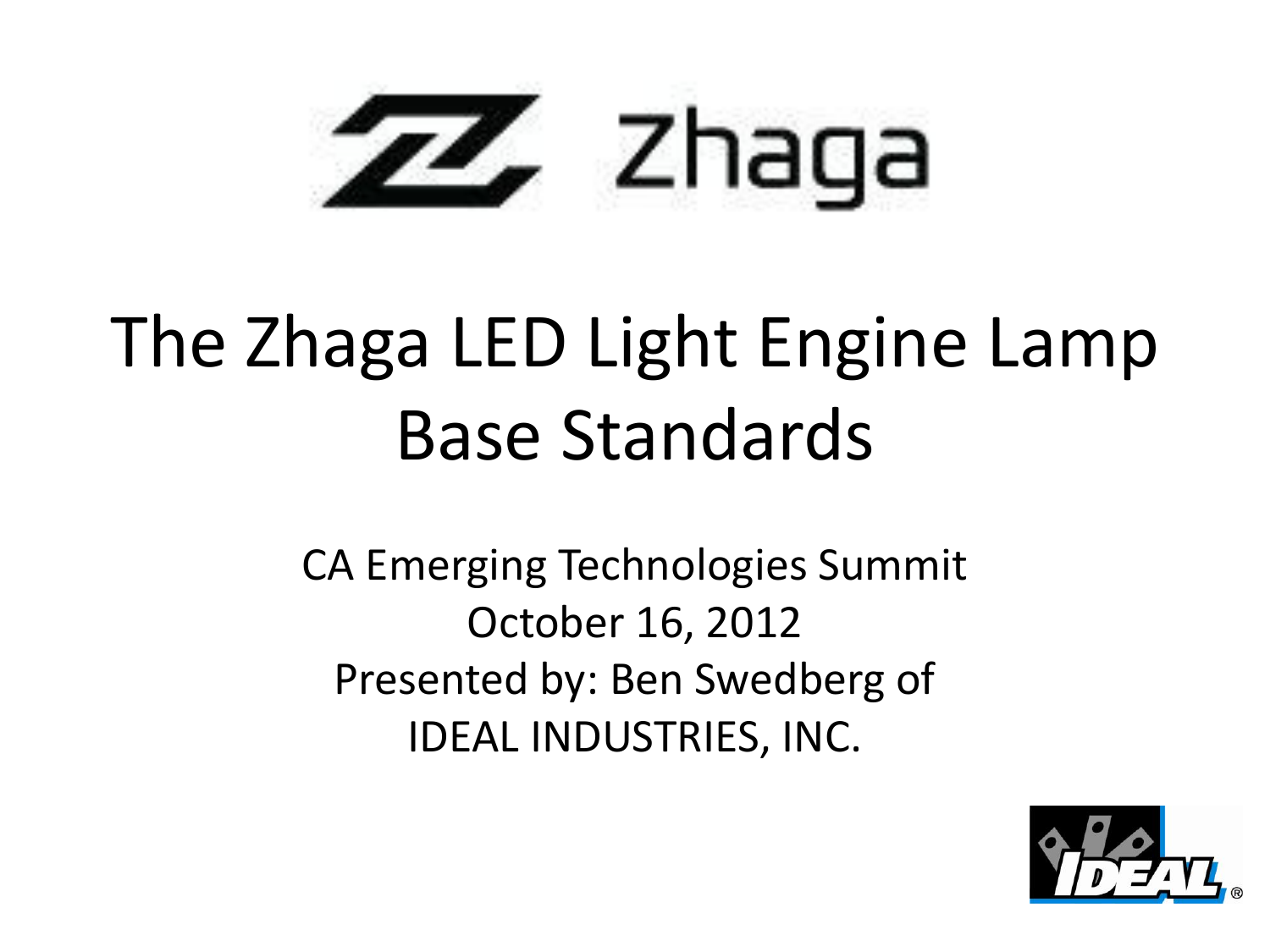# Industry Forms Zhaga Consortium

- Dedicated to making LED light engines interchangeable through standardized LED interfaces:
	- backwards compatible
	- future proof
	- thermally optimized
- Formed 2010, currently 264+ member companies:

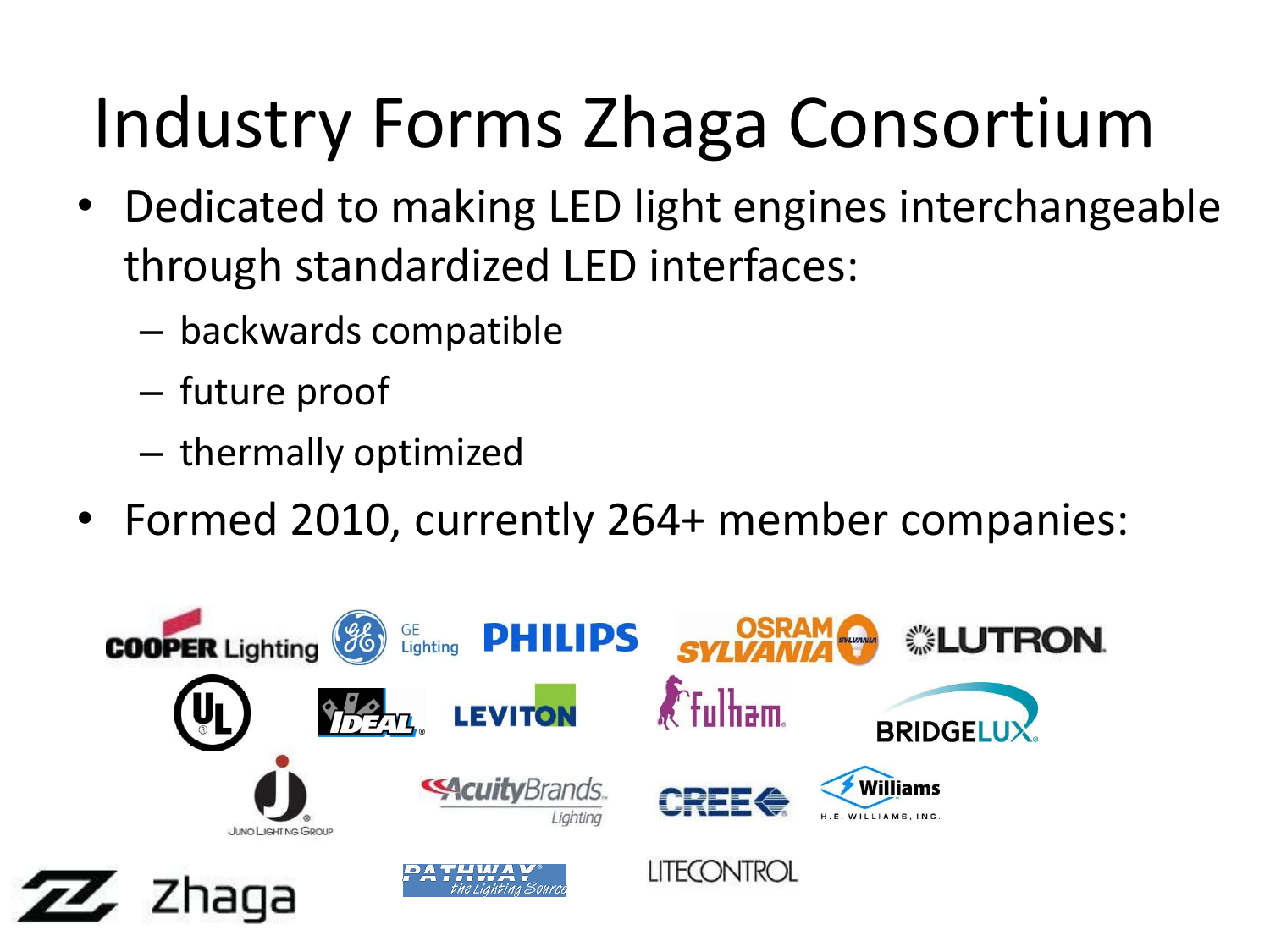#### Why make them easy to change?

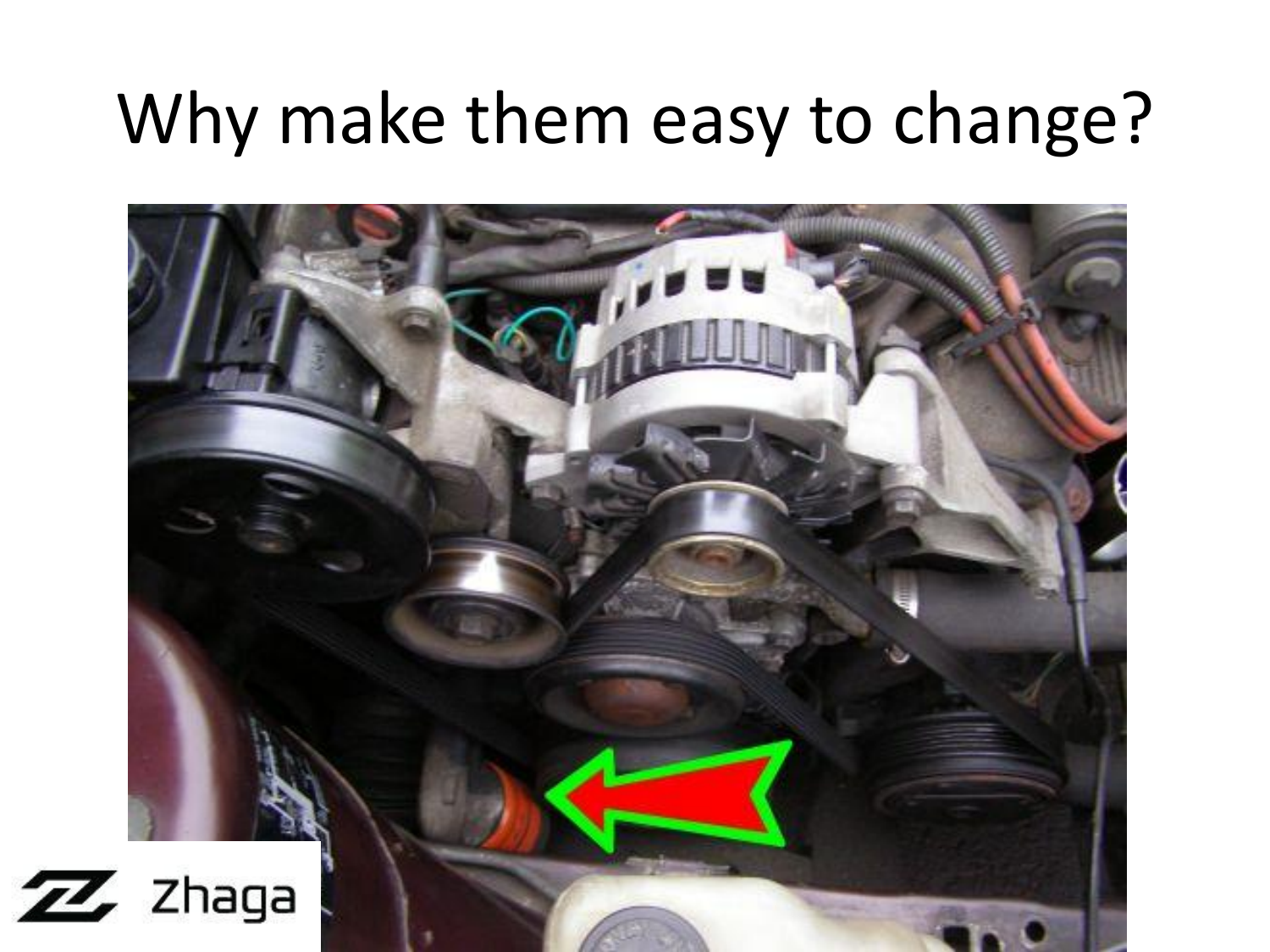#### …but what's it take to replace them when they *do* fail?

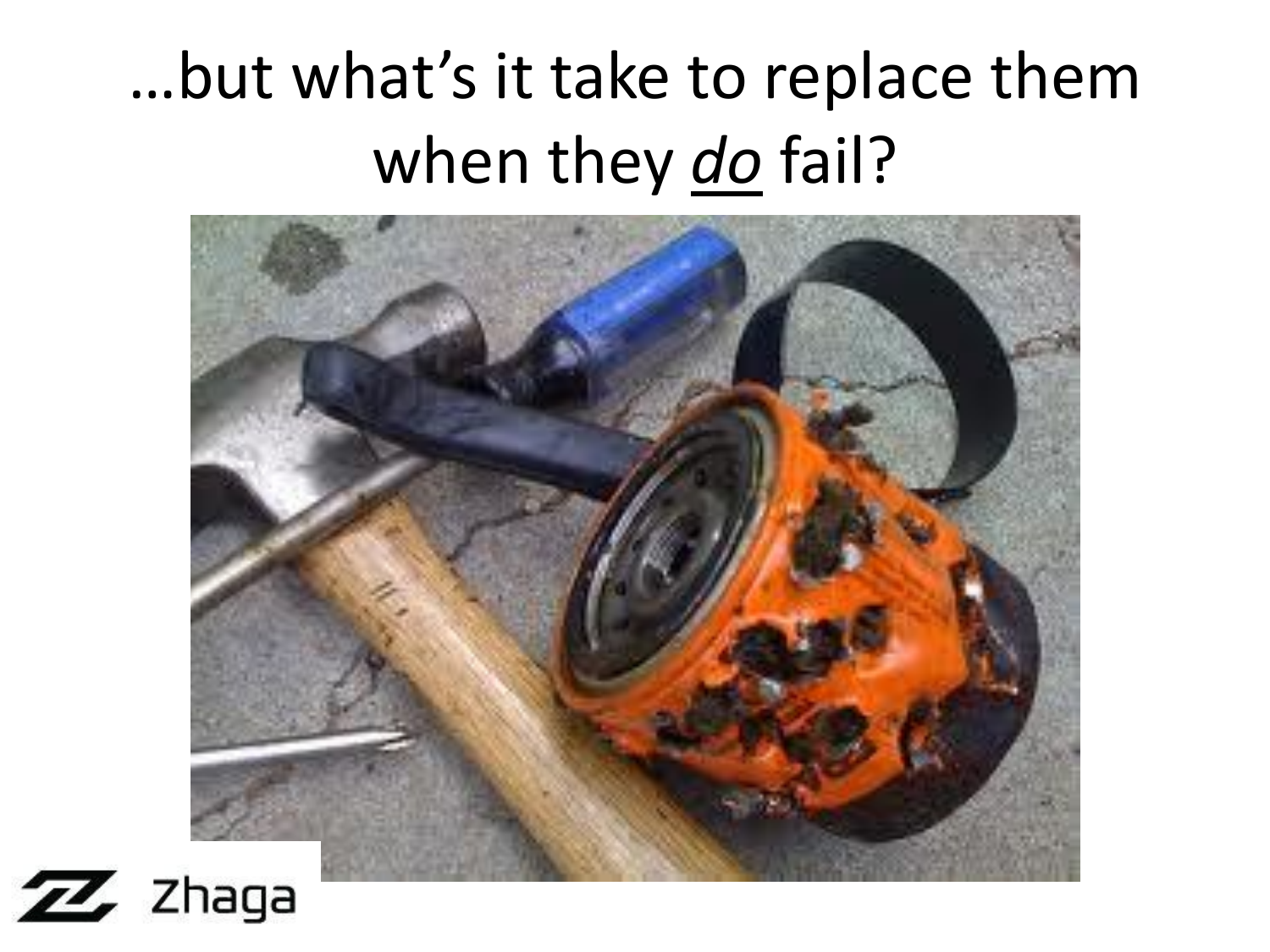#### Then Replaceable Modules, Each Unique



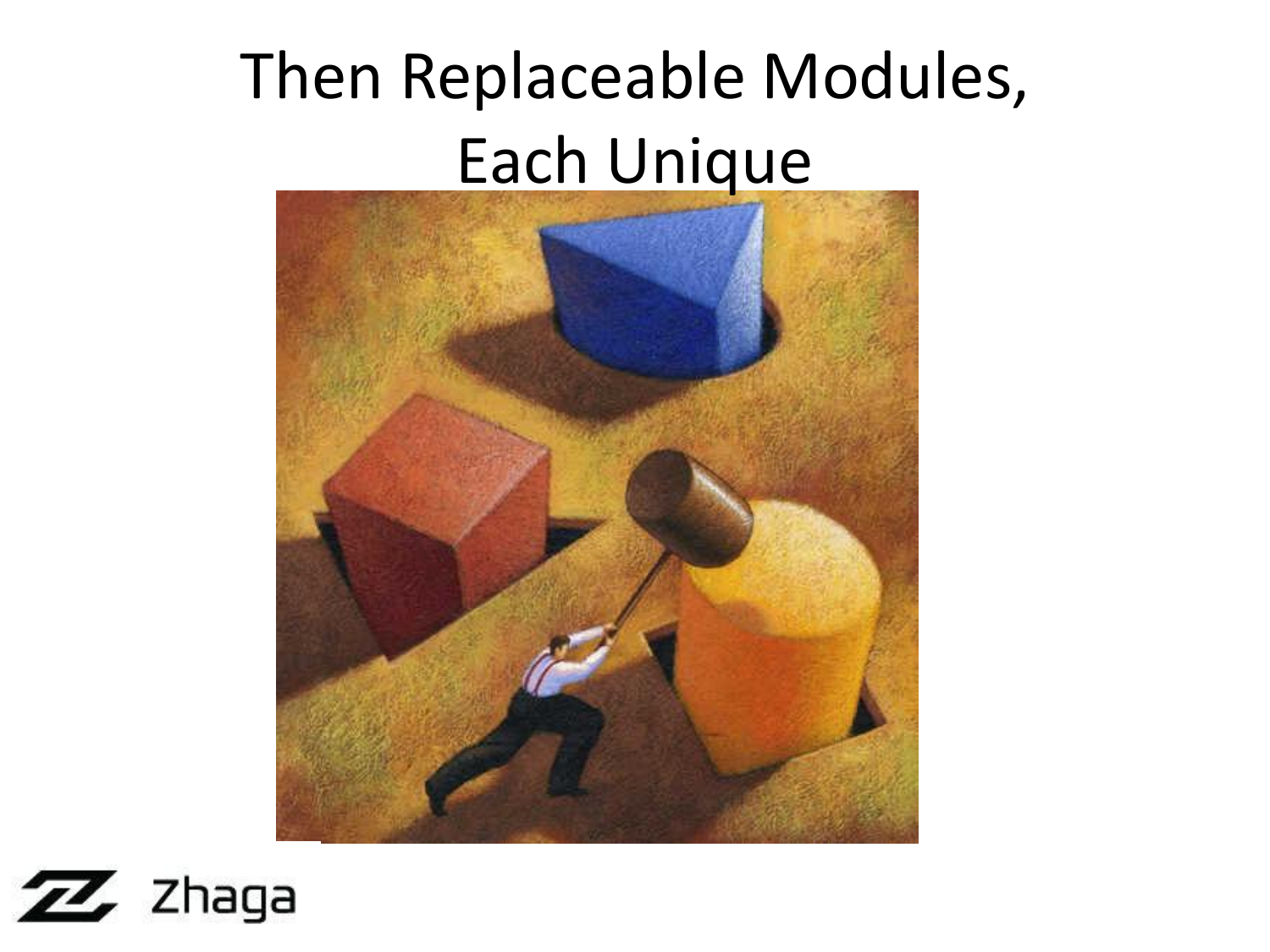# Zhaga's Purpose

- Zhaga is about interchangeability
- Light Engines, luminaires, and holders must fit together even when made by different OEMs
- The Zhaga logo delivers the message of interchangeability
- The Zhaga logo has no intended meaning for:
- Quality
- Reliability
- Safety
- Energy efficiency
- Life time
- Color stability

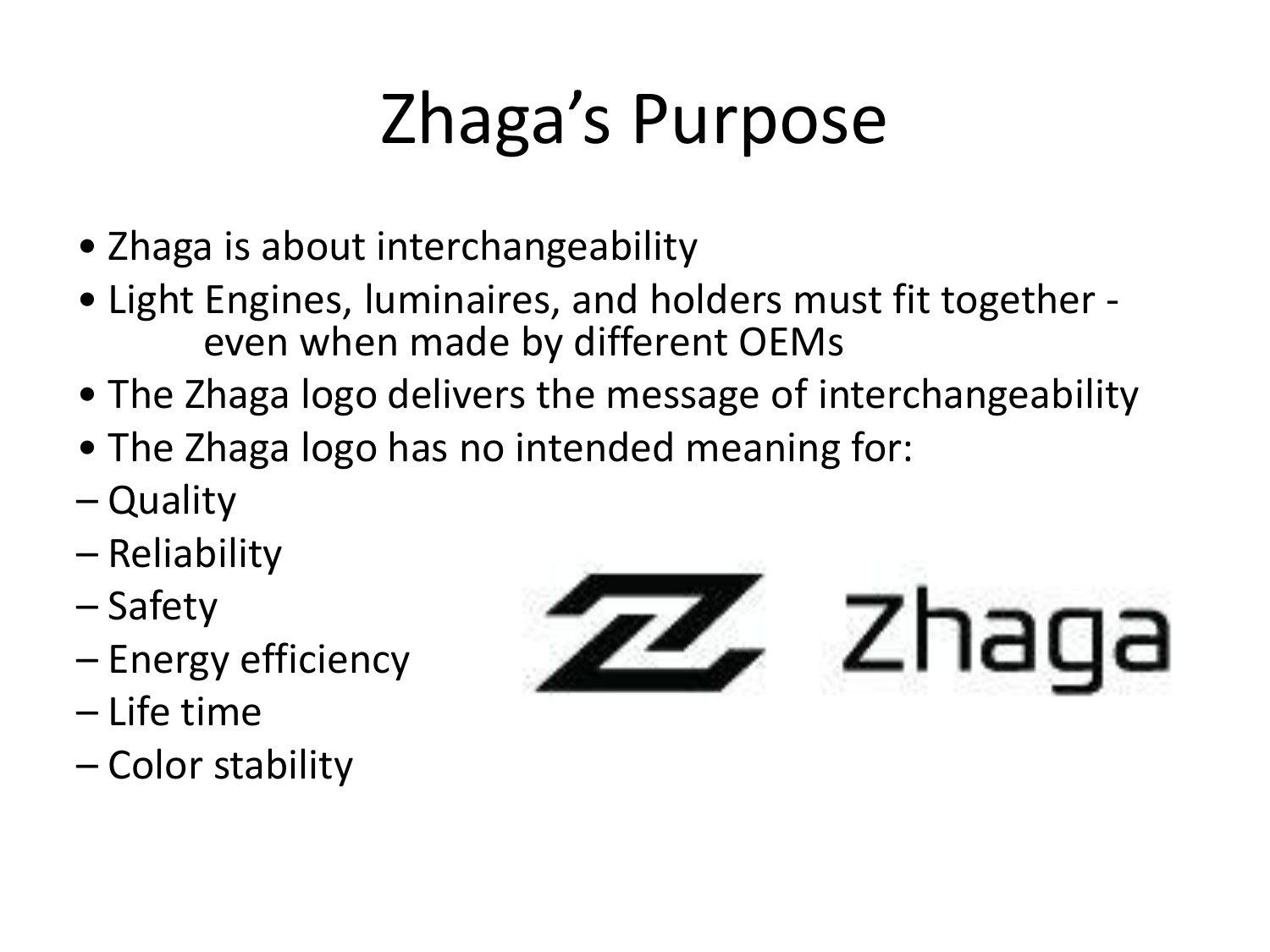# **ZZ** Zhaga Specification Process

Phase 1: Collecting Proposals - collect member proposals for light engines

Phase 2: Merger - merge into a single proposal to avoid unnecessary variation

Phase 3: Specification Development - draft specification and build prototypes to verify interchangeability. Once robust, members vote to approve

Phase 4: Maintenance by Zhaga - fix problems while maintaining compatibility with earlier revisions

Phase 5: Maintenance by a Standard Development Organization (SDO) – transfer to a formal SDO such as, the IEC once stable and in broad use. Zhaga is also in communication with NEMA/ANSI.





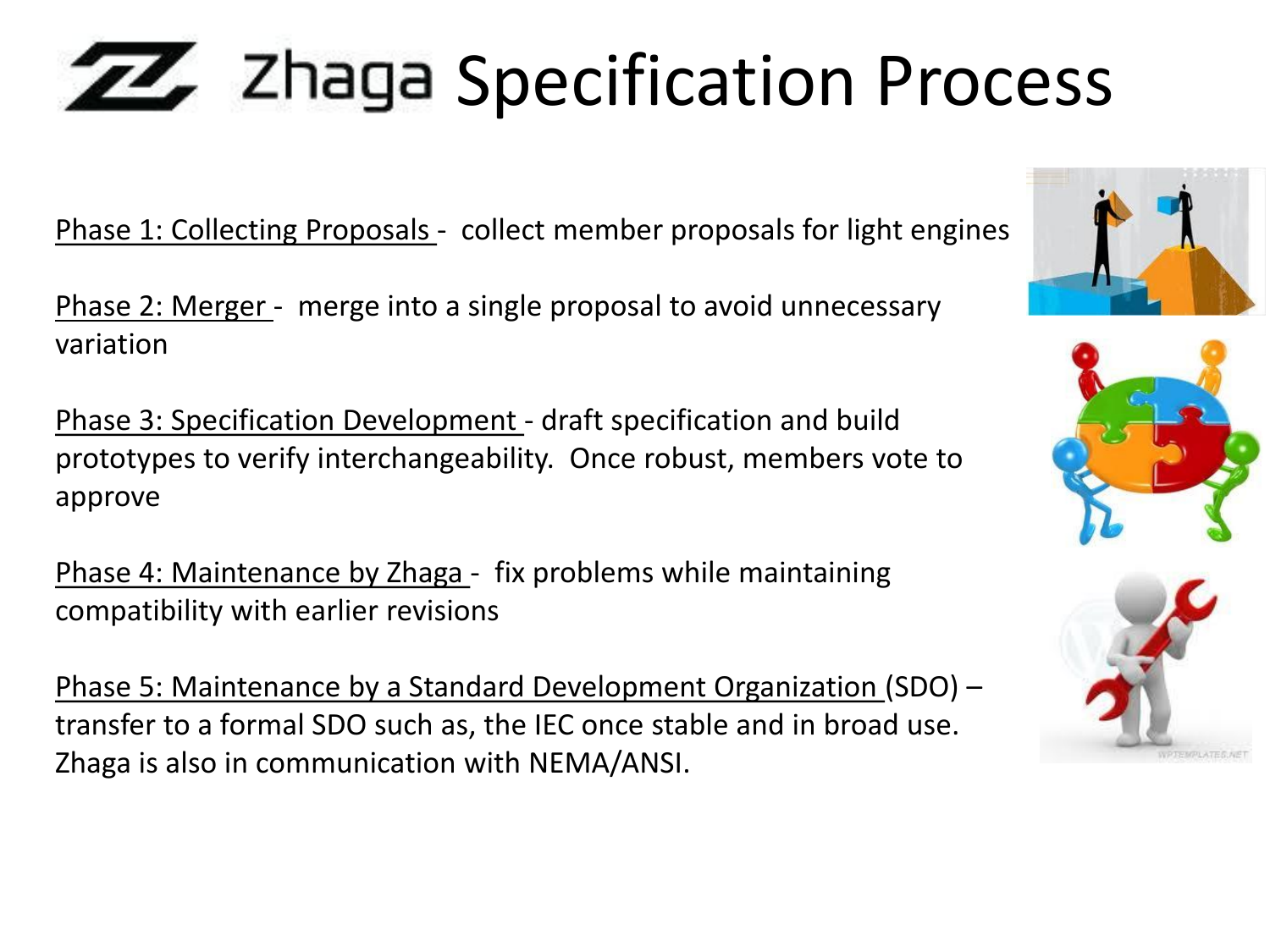# **ZZ** Zhaga Certification Process

- Verified by 3<sup>rd</sup> party test lab (3 so far, more being approved)
- Certification from Zhaga Consortium
- Once certified, the Zhaga logo can be used on LED light engines, luminaires, modules, control gear (drivers), and lamp holders

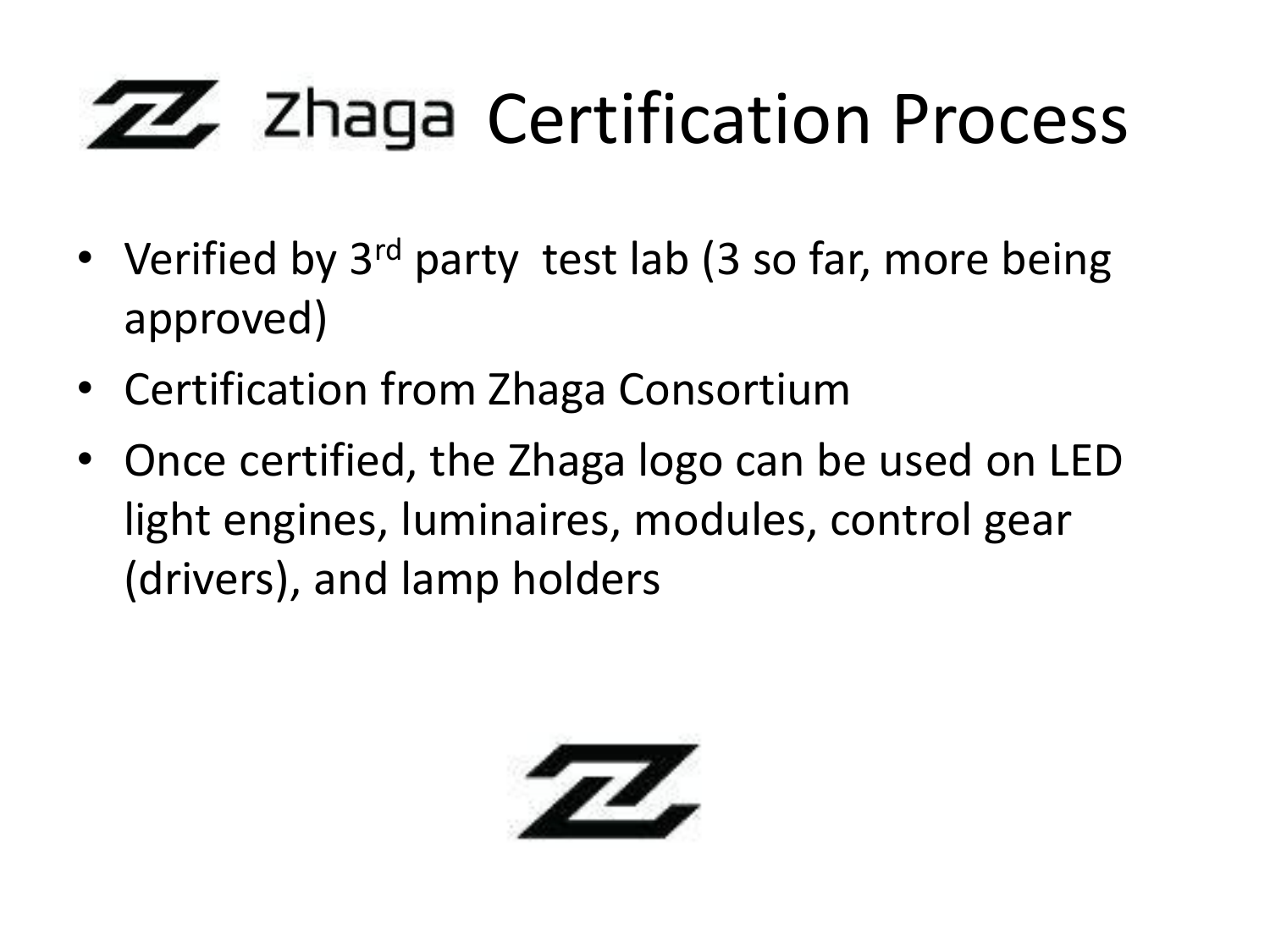# **TA** on a Luminaire means:

- A Zhaga-certified LED light engine will fit correctly
- The luminaire will produce the intended light distribution
- The maximum temperature of an LED light engine can be predicted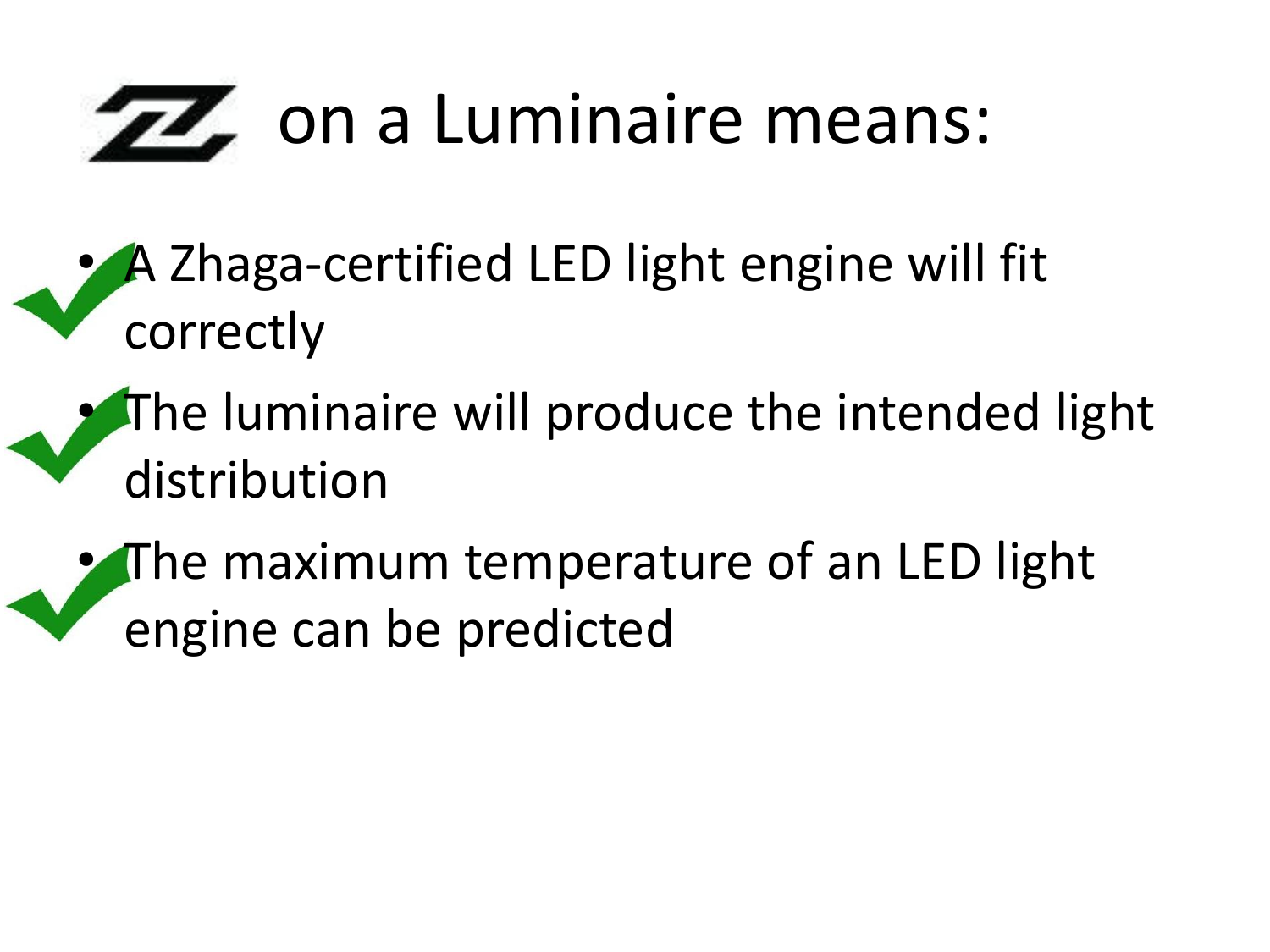# Current Specifications in Progress







Book 7 : Office Lighting



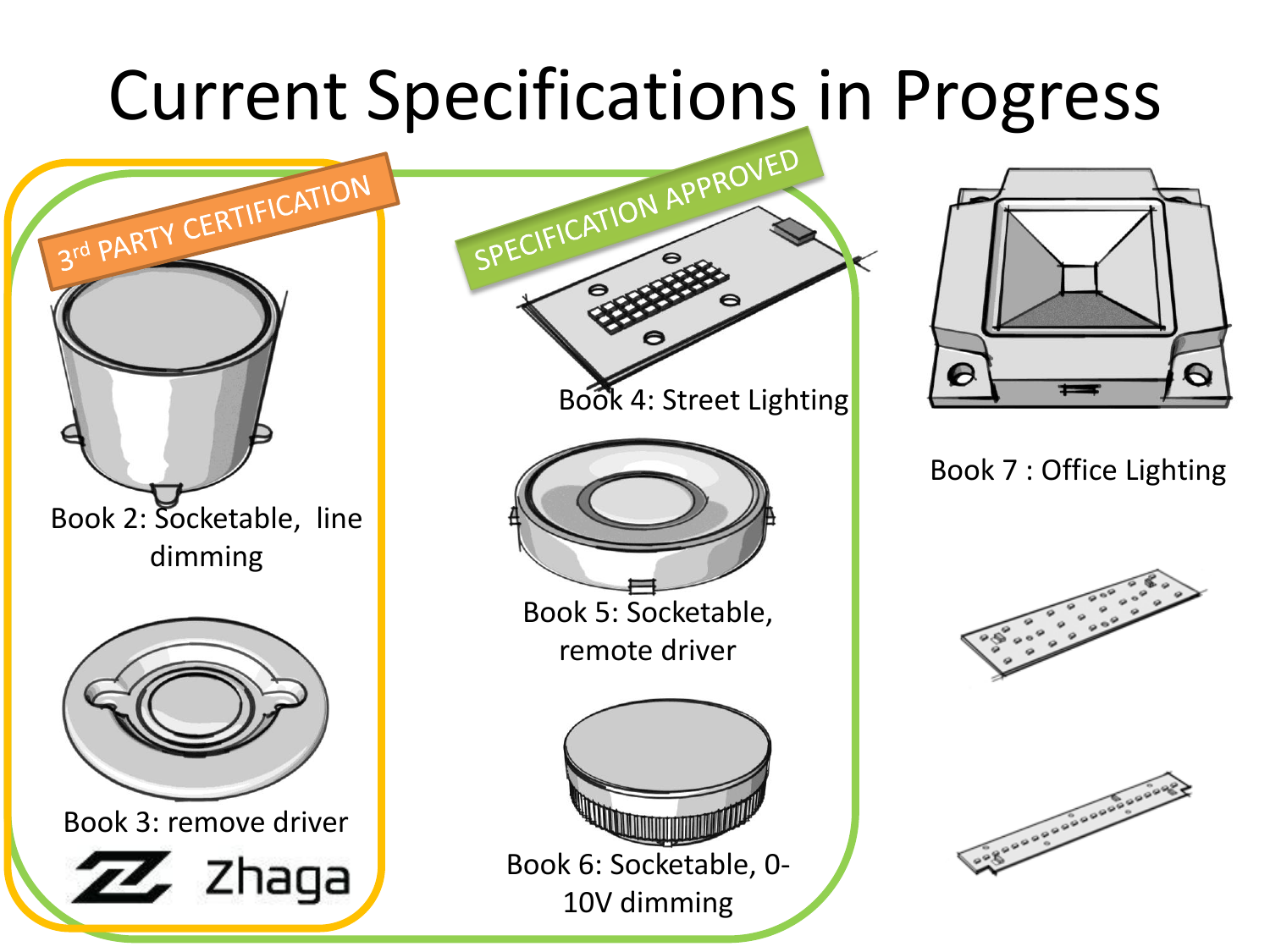#### First Zhaga Certified Luminaire



Cooper IRiS P3LED , using specification Book 2 spot source module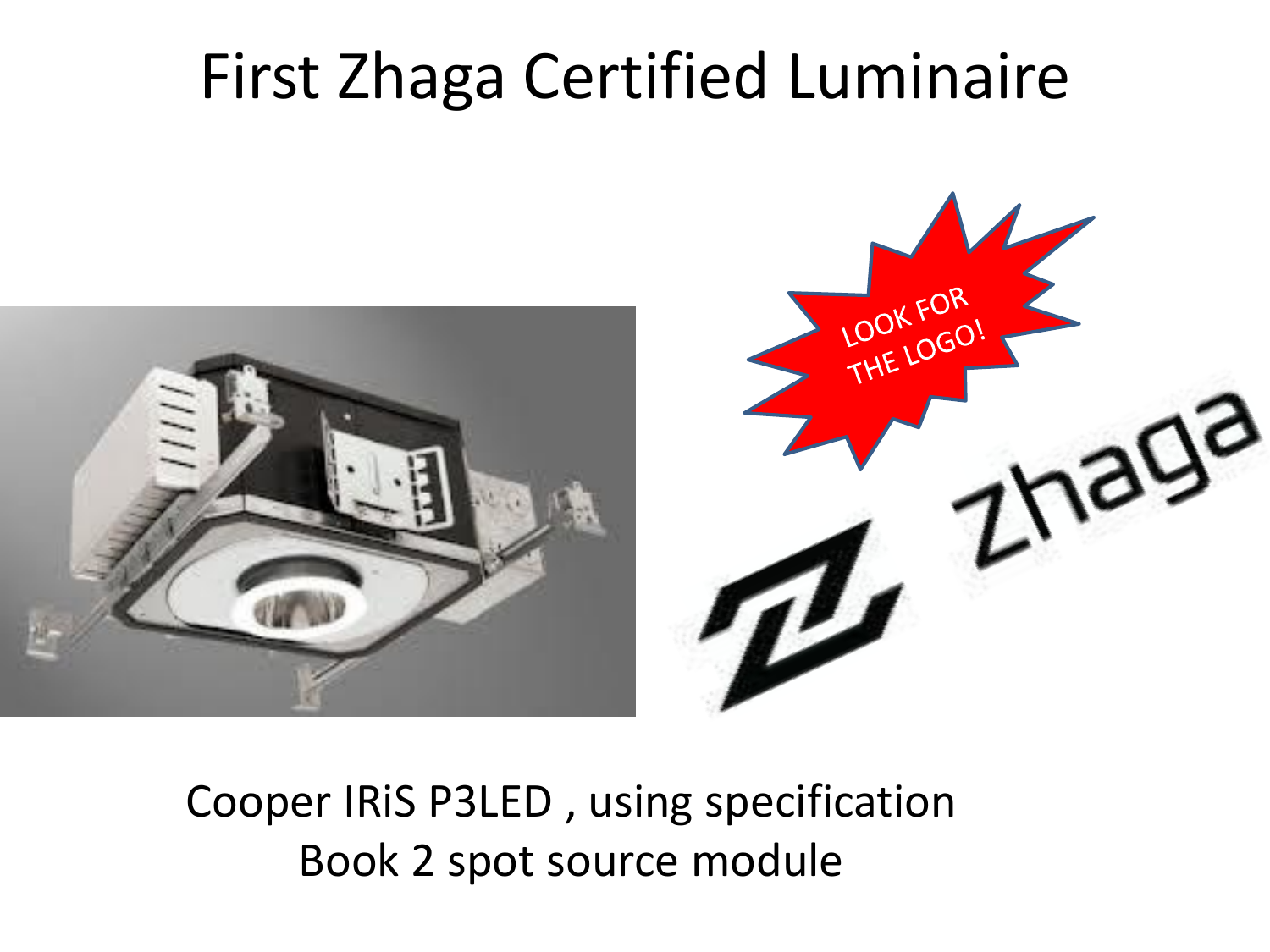#### LED Luminaires – Tomorrow!





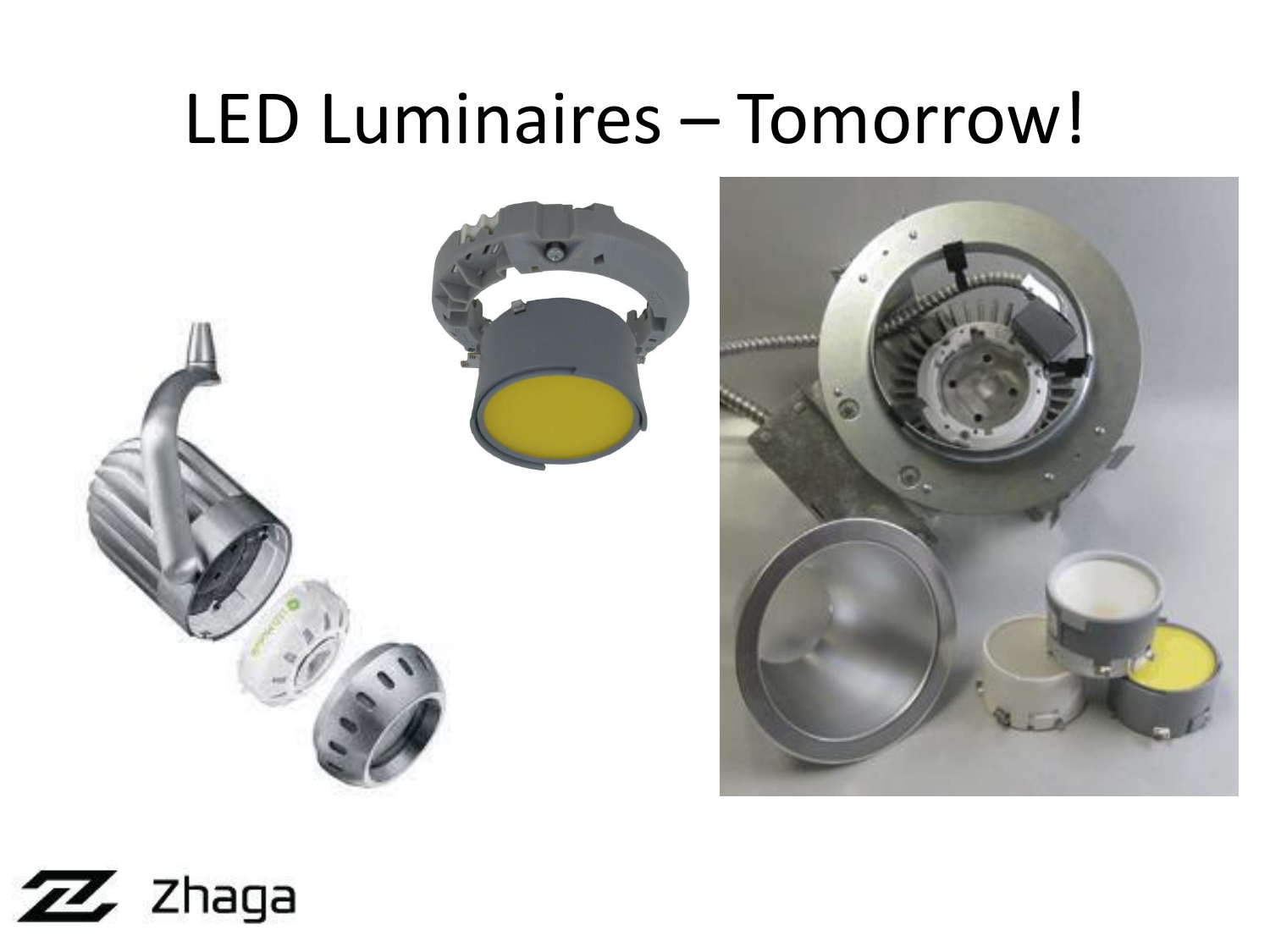#### With Zhaga, LEDs can be optimized, replaceable, and available